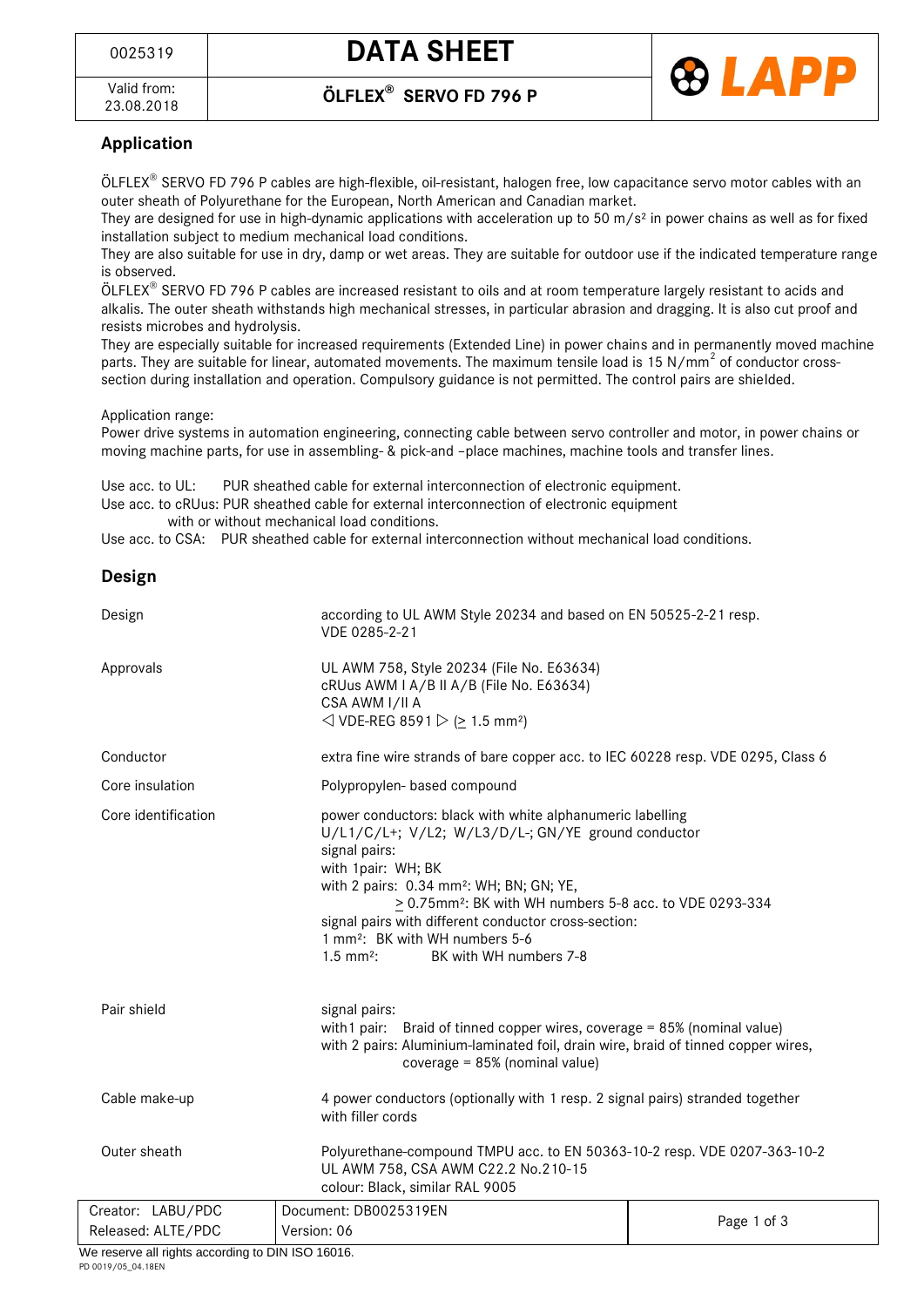Valid from:<br>23.08.2018



# **Electrical properties**

| Nominal voltage                          | VDE $U_0 / U$ :<br>UL/CSA:                                                                        | 600/1000V<br>1000 V                                                                                                                                                                |
|------------------------------------------|---------------------------------------------------------------------------------------------------|------------------------------------------------------------------------------------------------------------------------------------------------------------------------------------|
| Test voltage                             | core / core:<br>core / screen:                                                                    | 4000 V AC<br>4000 V AC                                                                                                                                                             |
| <b>Mechanical and thermal properties</b> |                                                                                                   |                                                                                                                                                                                    |
| Min. bending radius                      | flexing:<br>fixed installation:                                                                   | up from 7.5 x cable diameter<br>4 x cable diameter                                                                                                                                 |
| Temperature range                        | flexing (VDE):<br>flexing (UL/CSA):<br>fixed installation (VDE):<br>fixed installation(UL/CSA):   | -40 $^{\circ}$ C up to +90 $^{\circ}$ C max. conductor temp.<br>up to +80 °C max. conductor temp.<br>-50 °C up to +90 °C max. conductor temp.<br>up to +80 °C max. conductor temp. |
| Flammability                             | CSA: FT1                                                                                          | flame retardant in acc. with IEC 60332-1-2 resp. VDE 0482-332-1-2<br>UL: Vertical flame test VW-1                                                                                  |
| Halogen-free                             | acc. to VDE 0472 part 815                                                                         |                                                                                                                                                                                    |
| UV-resistance                            |                                                                                                   | acc. to EN 50618 (VDE 0283-618)<br>EN 50620 (VDE 0285-620)<br>EN ISO 4892-2-2013, method A (change of colour allowed)                                                              |
| Oil resistance                           |                                                                                                   | acc. to EN 50363-10-2 resp. VDE 0207-363-10-2                                                                                                                                      |
| MUD resistance                           | MUD resistant acc. to IEC 61892-4 Annex D                                                         |                                                                                                                                                                                    |
| Tests                                    | acc. to IEC 60811 resp. VDE 0473 part 811, VDE 0472, EN 50395, EN 50396,<br>UL 1581 and CSA C22.2 |                                                                                                                                                                                    |
| <b>EU Directives</b>                     | Directive)                                                                                        | These cables are conform to the EU-Directive 2014/35/EU (Low Voltage                                                                                                               |
| <b>Dynamic performance</b>               |                                                                                                   |                                                                                                                                                                                    |
| Pulling force (Dynamic):                 | $\leq$ 20 N/mm <sup>2</sup>                                                                       |                                                                                                                                                                                    |
| Pulling force (Static):                  | ≤ 50 N/mm <sup>2</sup>                                                                            |                                                                                                                                                                                    |

| Pulling force (Static):                                | $\leq 50$ N/mm <sup>2</sup>                                                                                                                    |
|--------------------------------------------------------|------------------------------------------------------------------------------------------------------------------------------------------------|
| Max. Acceleration:                                     | see Table A                                                                                                                                    |
| Max. Speed (sliding):                                  | $5 \text{ m/s}$ resp. 300 m/min                                                                                                                |
| Max. Length (horizontal):                              | see Table A and B (typically 50 m, max. 100 m)                                                                                                 |
| Bending cycles and power chain<br>operation parameters | See Selection Table A2-1 in the appendix of our online catalogue<br>For use in power chains: Please comply with assembly guideline Appendix T3 |
| Max. Torsion load:                                     | $+/- 30^{\circ}$ /m                                                                                                                            |

| LABU/PDC<br>Creator: | Document: DB0025319EN | Page 2 of 3 |
|----------------------|-----------------------|-------------|
| Released: ALTE/PDC   | Version: 06           |             |